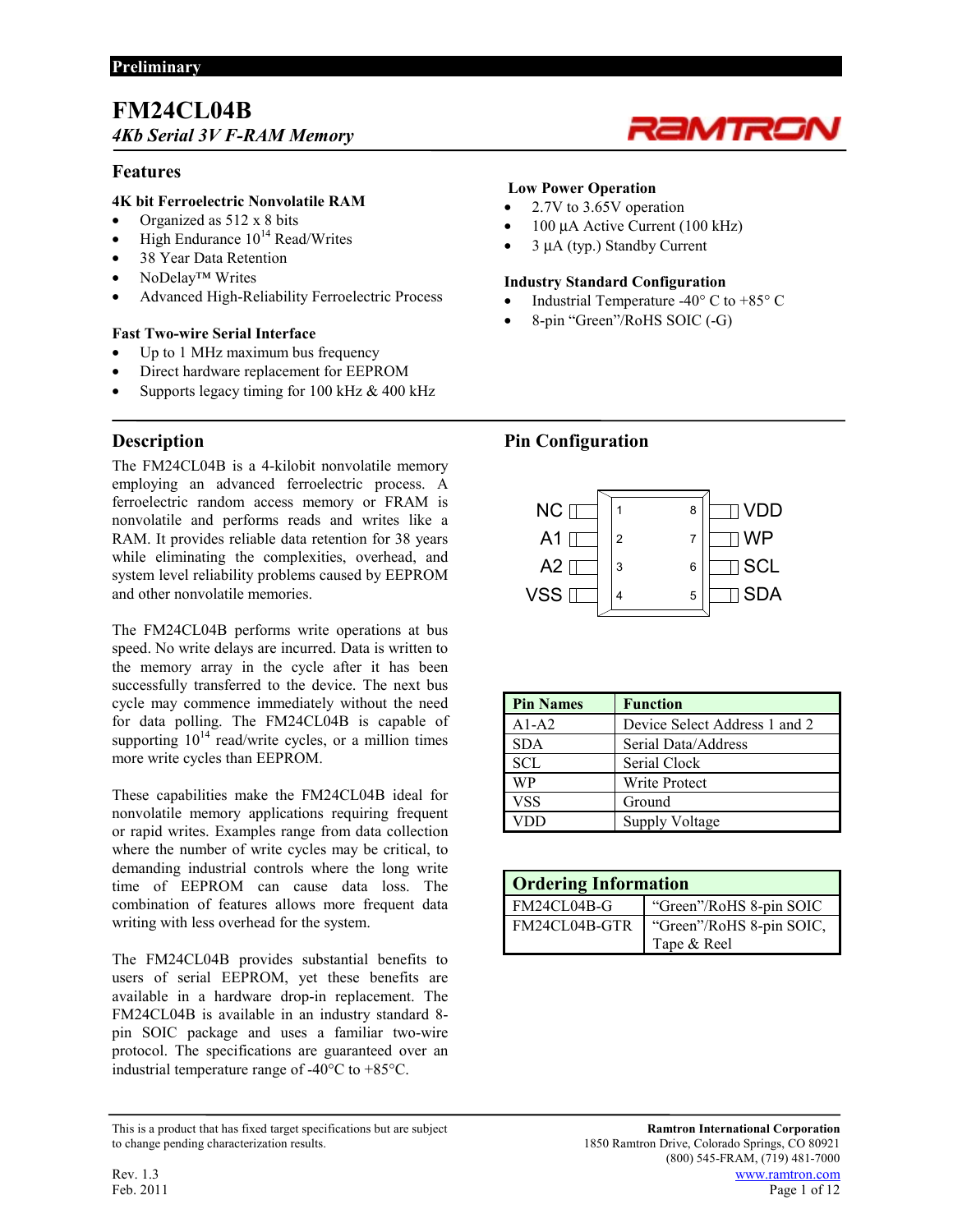

**Figure 1. Block Diagram** 

## **Pin Description**

| <b>Pin Name</b> | I/O    | <b>Pin Description</b>                                                                    |
|-----------------|--------|-------------------------------------------------------------------------------------------|
| $A1-A2$         | Input  | Address 1-2: The address pins set the device select address. The device address value     |
|                 |        | in the 2-wire slave address must match the setting of these two pins. These pins are      |
|                 |        | internally pulled down.                                                                   |
| <b>SDA</b>      | I/O    | Serial Data/Address: This is a bi-directional pin used to shift serial data and addresses |
|                 |        | for the two-wire interface. It employs an open-drain output and is intended to be wire-   |
|                 |        | OR'd with other devices on the two-wire bus. The input buffer incorporates a Schmitt      |
|                 |        | trigger for noise immunity and the output driver includes slope control for falling       |
|                 |        | edges. A pull-up resistor is required.                                                    |
| <b>SCL</b>      | Input  | Serial Clock: The serial clock input for the two-wire interface. Data is clocked out of   |
|                 |        | the device on the SCL falling edge, and clocked in on the SCL rising edge. The SCL        |
|                 |        | input also incorporates a Schmitt trigger input for improved noise immunity.              |
| <b>WP</b>       | Input  | Write Protect: When WP is high, the entire array is write-protected. When WP is low,      |
|                 |        | all addresses may be written. This pin is internally pulled down.                         |
| NC              |        | No connect                                                                                |
| <b>VDD</b>      | Supply | <b>Supply Voltage</b>                                                                     |
| <b>VSS</b>      | Supply | Ground                                                                                    |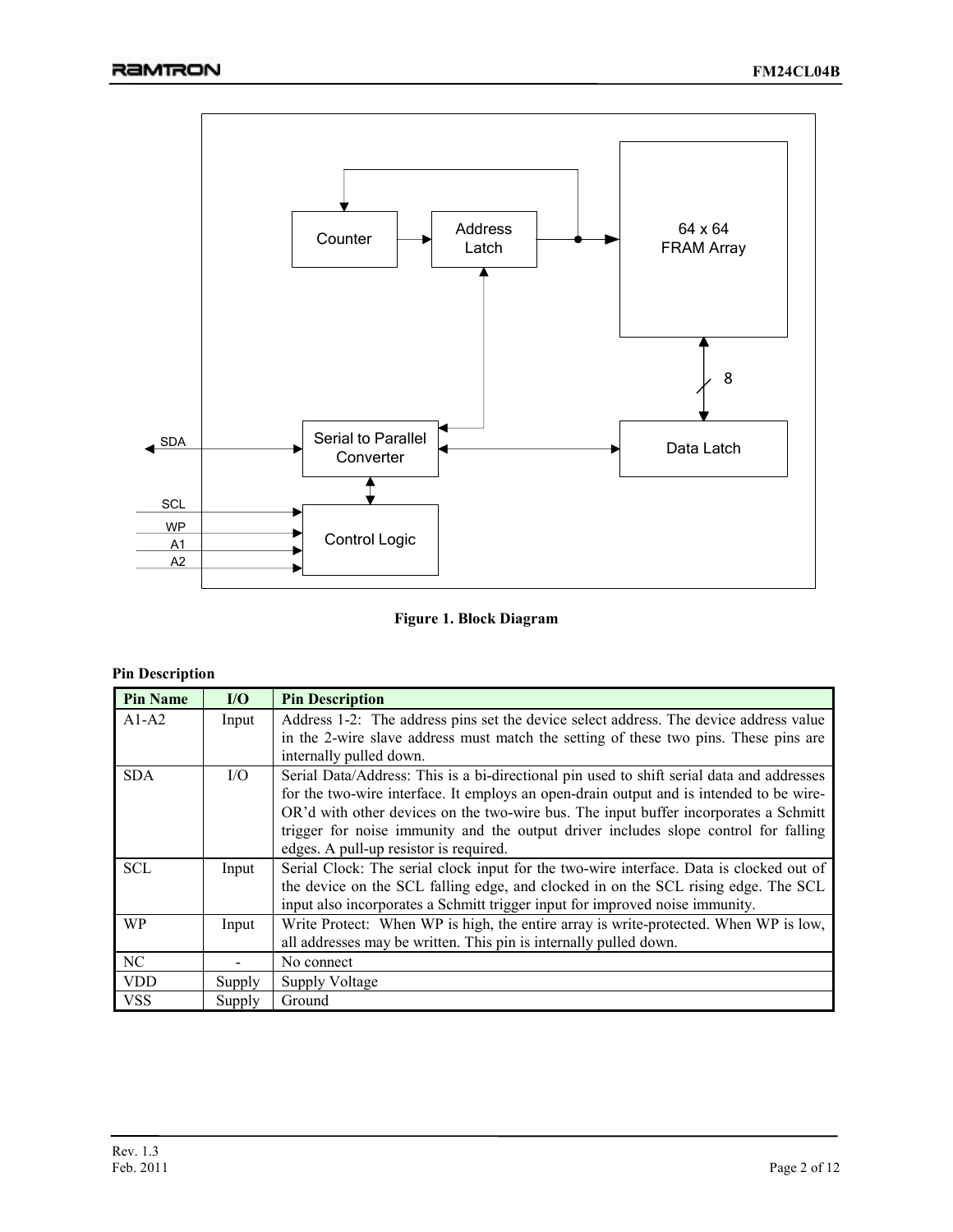## **Overview**

The FM24CL04B is a serial FRAM memory. The memory array is logically organized as 512 x 8 and is accessed using an industry standard two-wire interface. Functional operation of the FRAM is similar to serial EEPROMs. The major difference between the FM24CL04B and a serial EEPROM with the same pinout relates to its superior write performance.

## **Memory Architecture**

When accessing the FM24CL04B, the user addresses 512 locations each with 8 data bits. These data bits are shifted serially. The 512 addresses are accessed using the two-wire protocol, which includes a slave address (to distinguish other devices), a page address, and a word address. The word address consists of 8 bits that specify one of 256 addresses. The page address is 1-bit and so there are 2 pages of 256 locations. The complete address of 9-bits specifies each byte address uniquely.

Most functions of the FM24CL04B either are controlled by the two-wire interface or are handled automatically by on-board circuitry. The memory is read or written at the speed of the two-wire bus. Unlike an EEPROM, it is not necessary to poll the device for a ready condition since writes occur at bus speed. That is, by the time a new bus transaction can be shifted into the part, a write operation will be complete. This is explained in more detail in the interface section below.

Users can expect several obvious system benefits from the FM24CL04B due to its fast write cycle and high endurance as compared with EEPROM. However there are less obvious benefits as well. For example in a high noise environment, the fast-write operation is less susceptible to corruption than an EEPROM since it is completed quickly. By contrast an EEPROM requiring milliseconds to write is vulnerable to noise during much of the cycle.

Note that the FM24CL04B contains no power management circuits other than a simple internal power-on reset. It is the user's responsibility to ensure that  $V_{DD}$  is within data sheet tolerances to prevent incorrect operation.

## **Two-wire Interface**

The FM24CL04B employs a bi-directional two-wire bus protocol using few pins and little board space. Figure 2 illustrates a typical system configuration using the FM24CL04B in a microcontroller-based system. The industry standard two-wire bus is familiar to many users but is described in this section.

By convention, any device that is sending data onto the bus is the transmitter while the target device for this data is the receiver. The device that is controlling the bus is the master. The master is responsible for generating the clock signal for all operations. Any device on the bus that is being controlled is a slave. The FM24CL04B is always a slave device.

The bus protocol is controlled by transition states in the SDA and SCL signals. There are four conditions: Start, Stop, Data bit, and Acknowledge. Figure 3 illustrates the signal conditions that specify the four states. Detailed timing diagrams are shown in the electrical specifications.



**Figure 2. Typical System Configuration**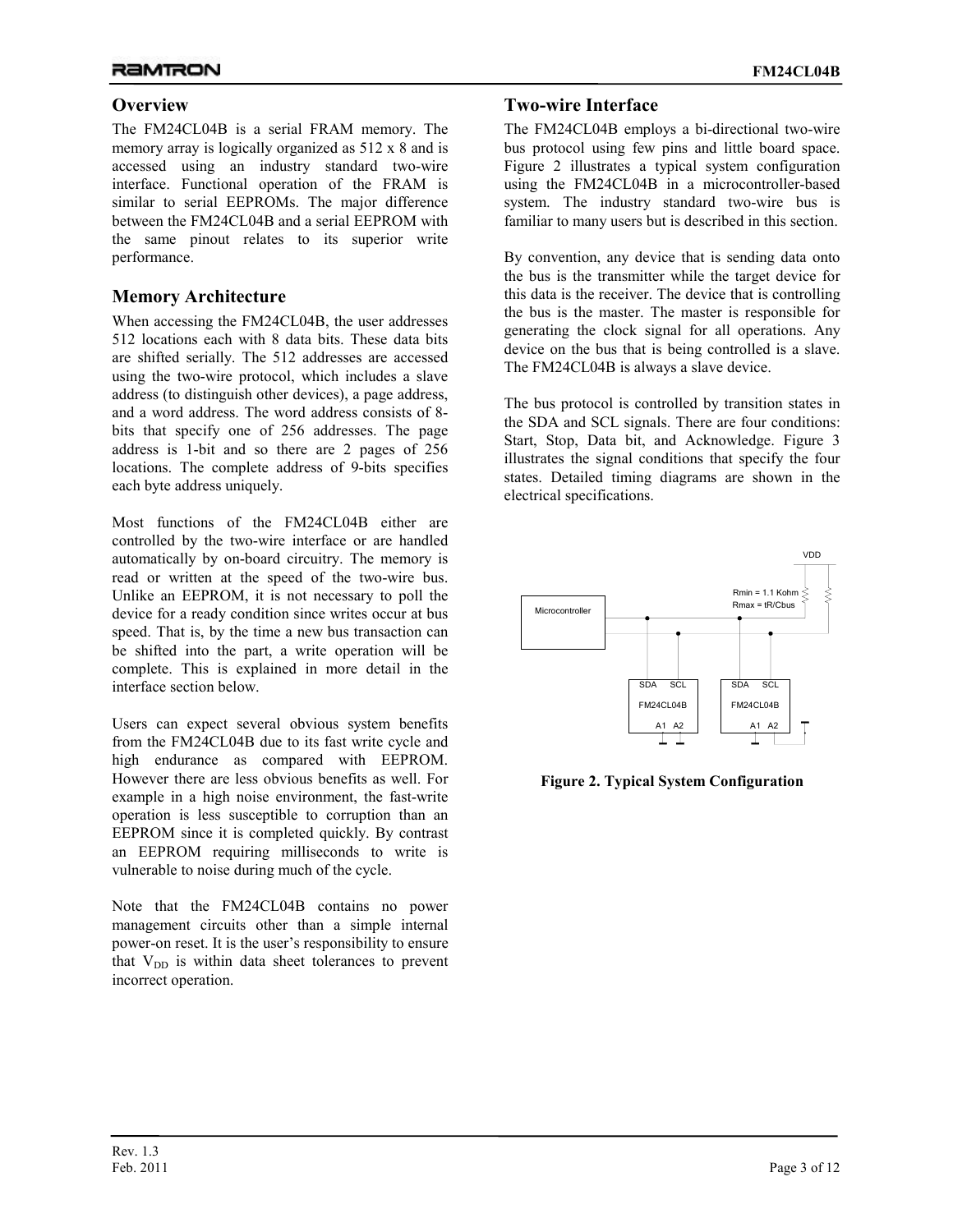

**Figure 3. Data Transfer Protocol**

### **Stop Condition**

A Stop condition is indicated when the bus master drives SDA from low to high while the SCL signal is high. All operations must end with a Stop condition. If an operation is pending when a stop is asserted, the operation will be aborted. The master must have control of SDA (not a memory read) in order to assert a Stop condition.

#### **Start Condition**

A Start condition is indicated when the bus master drives SDA from high to low while the SCL signal is high. All read and write transactions begin with a Start condition. An operation in progress can be aborted by asserting a Start condition at any time. Aborting an operation using the Start condition will ready the FM24CL04B for a new operation.

If during operation the power supply drops below the specified  $V_{DD}$  minimum, the system should issue a Start condition prior to performing another operation.

### **Data/Address Transfer**

All data transfers (including addresses) take place while the SCL signal is high. Except under the two conditions described above, the SDA signal should not change while SCL is high.

### **Acknowledge**

The Acknowledge takes place after the  $8<sup>th</sup>$  data bit has been transferred in any transaction. During this state the transmitter should release the SDA bus to allow the receiver to drive it. The receiver drives the SDA signal low to acknowledge receipt of the byte. If the receiver does not drive SDA low, the condition is a No-Acknowledge and the operation is aborted.

The receiver could fail to acknowledge for two distinct reasons. First, if a byte transfer fails, the No-Acknowledge ends the current operation so that the device can be addressed again. This allows the last byte to be recovered in the event of a communication error. Second and most common, the receiver does not

acknowledge the data to deliberately end an operation. For example, during a read operation, the FM24CL04B will continue to place data onto the bus as long as the receiver sends acknowledges (and clocks). When a read operation is complete and no more data is needed, the receiver must not acknowledge the last byte. If the receiver acknowledges the last byte, this will cause the FM24CL04B to attempt to drive the bus on the next clock while the master is sending a new command such as a Stop command.

### **Slave Address**

The first byte that the FM24CL04B expects after a start condition is the slave address. As shown in Figure 4, the slave address contains the device type, the device select, the page of memory to be accessed, and a bit that specifies if the transaction is a read or a write.

Bits 7-4 are the device type and should be set to 1010b for the FM24CL04B. The device type allows other types of functions to reside on the 2-wire bus within an identical address range. Bits 3-2 are the device address. If bit 3 matches the A2 pin and bit 2 matches the A1 pin the device will be selected. Bit 1 is the page select. It specifies the 256-byte block of memory that is targeted for the current operation. Bit 0 is the read/write bit. A 0 indicates a write operation.

### **Word Address**

After the FM24CL04B (as receiver) acknowledges the slave ID, the master will place the word address on the bus for a write operation. The word address is the lower 8-bits of the address to be combined with the 1-bit page select to specify exactly the byte to be written. The complete 9-bit address is latched internally.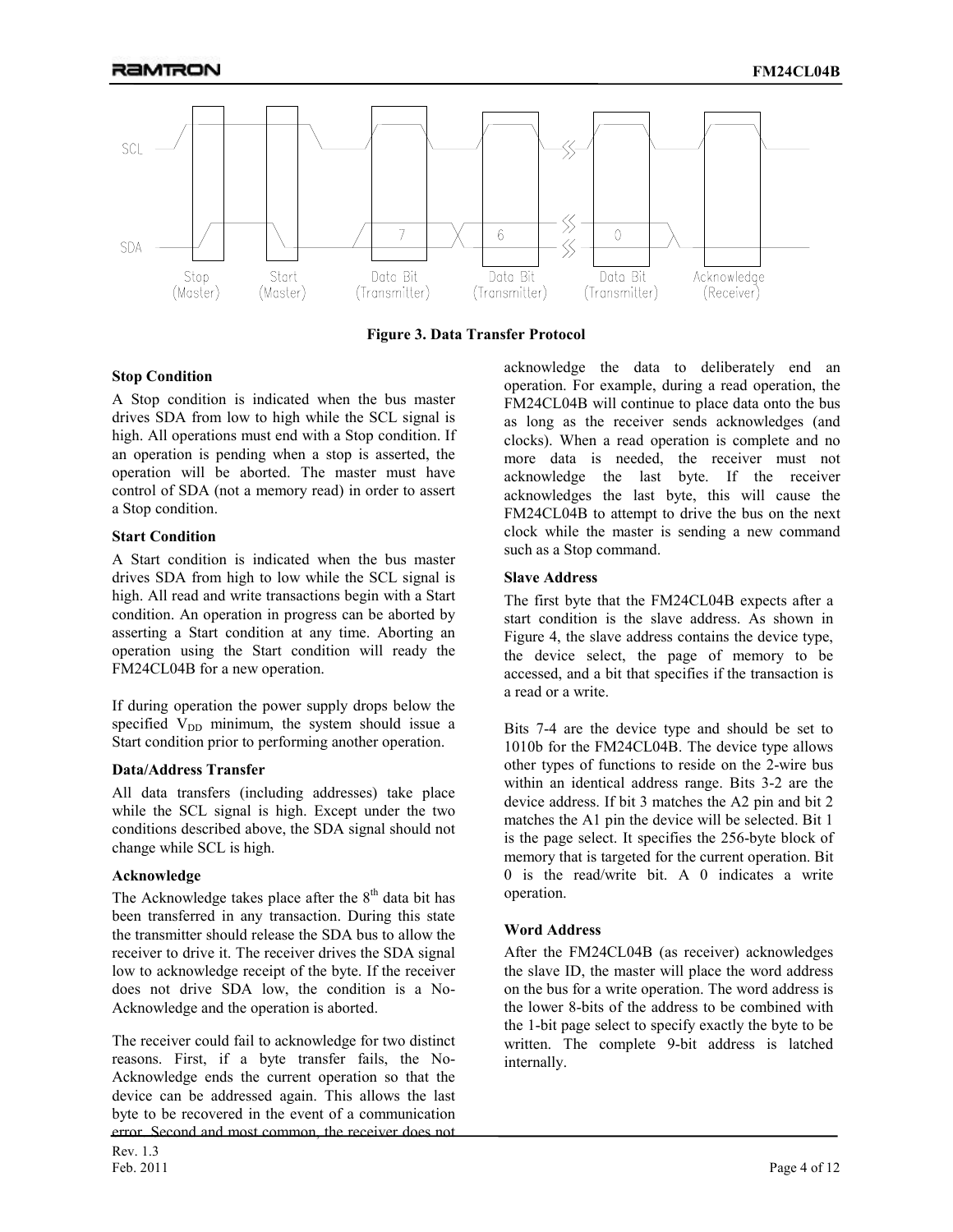

**Figure 4. Slave Address** 

No word address occurs for a read operation. Reads always use the lower 8-bits that are held internally in the address latch and the  $9<sup>th</sup>$  address bit is part of the slave address. Reads always begin at the address following the previous access. A random read address can be loaded by doing a write operation as explained below.

After transmission of each data byte, just prior to the acknowledge, the FM24CL04B increments the internal address latch. This allows the next sequential byte to be accessed with no additional addressing. After the last address (1FFh) is reached, the address latch will roll over to 000h. There is no limit to the number of bytes that can be accessed with a single read or write operation.

#### **Data Transfer**

After all address information has been transmitted, data transfer between the bus master and the FM24CL04B can begin. For a read operation the FM24CL04B will place 8 data bits on the bus then wait for an acknowledge. If the acknowledge occurs, the next sequential byte will be transferred. If the acknowledge is not sent, the read operation is concluded. For a write operation, the FM24CL04B will accept 8 data bits from the master then send an acknowledge. All data transfer occurs MSB (most significant bit) first.

## **Memory Operation**

The FM24CL04B is designed to operate in a manner very similar to other 2-wire interface memory products. The major differences result from the higher performance write capability of FRAM technology. These improvements result in some differences between the FM24CL04B and a similar configuration EEPROM during writes. The complete operation for both writes and reads is explained below.

### **Write Operation**

All writes begin with a slave address then a word address. The bus master indicates a write operation by setting the LSB of the Slave address to a 0. After addressing, the bus master sends each byte of data to the memory and the memory generates an acknowledge condition. Any number of sequential bytes may be written. If the end of the address range is reached internally, the address counter will wrap from 1FFh to 000h.

Unlike other nonvolatile memory technologies, there is no write delay with FRAM. The entire memory cycle occurs in less time than a single bus clock. Therefore any operation including read or write can occur immediately following a write. Acknowledge polling, a technique used with EEPROMs to determine if a write is complete is unnecessary and will always return a done condition.

An actual memory array write occurs after the  $8<sup>th</sup>$ data bit is transferred. It will be complete before the acknowledge is sent. Therefore if the user desires to abort a write without altering the memory contents, this should be done using a start or stop condition prior to the  $8<sup>th</sup>$  data bit. The FM24CL04B needs no page buffering.

Pulling write protect high will disable writes to the entire array. The FM24CL04B will not acknowledge data bytes that are written when write protect is asserted. In addition, the address counter will not increment if writes are attempted. Pulling WP low  $(V_{SS})$  will deactivate this feature.

Figure 5 below illustrates both a single- and multiple- byte write.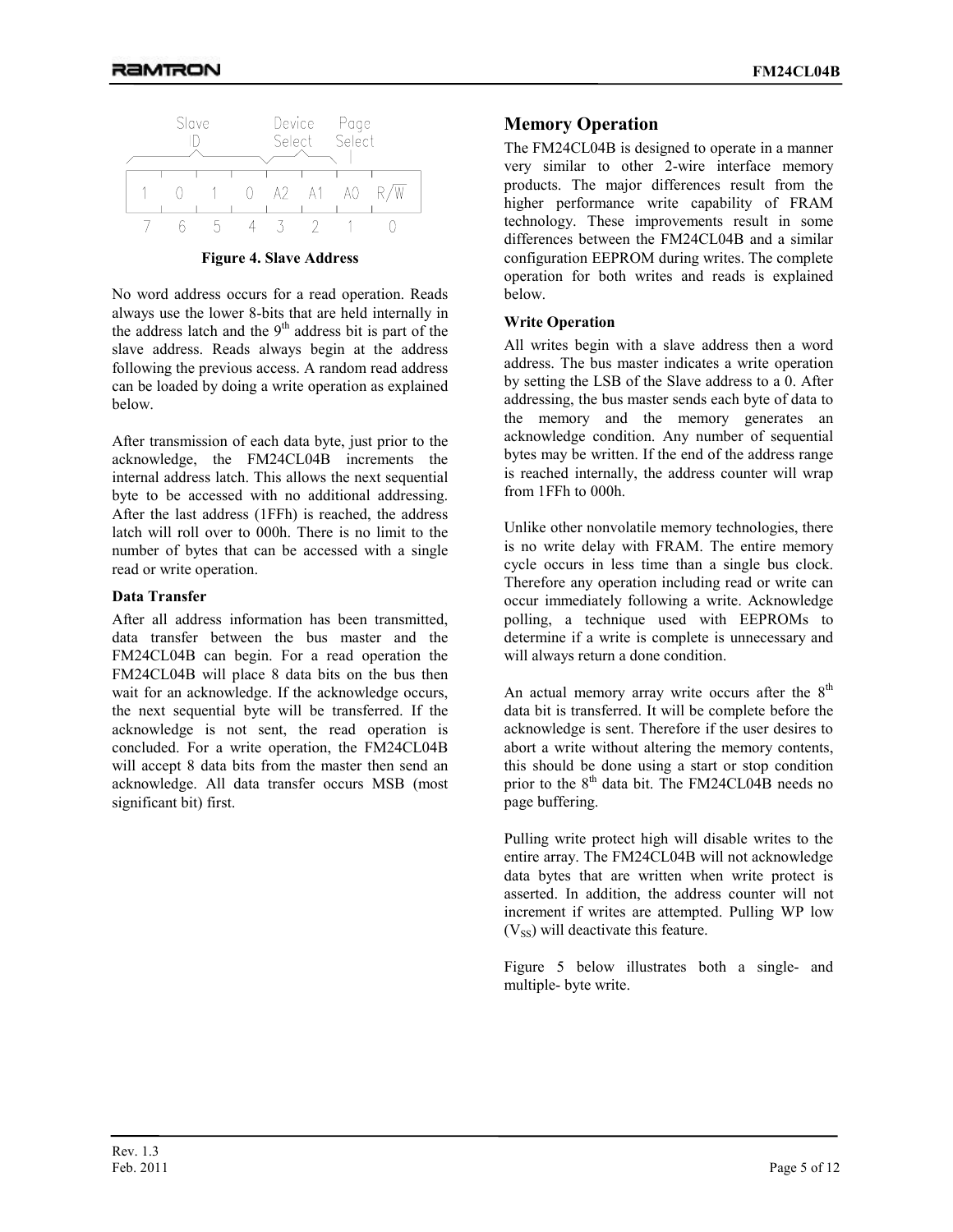

**Figure 6. Multiple Byte Write** 

## **Read Operation**

There are two basic types of read operations. They are current address read and selective address read. In a current address read, the FM24CL04B uses the internal address latch to supply the lower 8 address bits. In a selective read, the user performs a procedure to set these lower address bits to a specific value.

### Current Address & Sequential Read

The FM24CL04B uses an internal latch to supply the lower 8 address bits for a read operation. A current address read uses the existing value in the address latch as a starting place for the read operation. This is the address immediately following that of the last operation.

To perform a current address read, the bus master supplies a slave address with the LSB set to 1. This indicates that a read operation is requested. The page select bit in the slave address specifies the block of memory that is used for the read operation. After the acknowledge, the FM24CL04B will begin shifting out data from the current address. The current address is the bit from the slave address combined with the 8 bits that were in the internal address latch.

Beginning with the current address, the bus master can read any number of bytes. Thus a sequential read is simply a current address read with multiple byte transfers. After each byte the internal address counter will be incremented. Each time the bus master acknowledges a byte, this indicates that the FM24CL04B should read out the next sequential byte. There are four ways to properly terminate a read operation. Failing to properly terminate the read will most likely create a bus contention as the FM24CL04B

attempts to read out additional data onto the bus. The four valid methods are as follows.

- 1. The bus master issues a no-acknowledge in the  $9<sup>th</sup>$  clock cycle and a stop in the  $10<sup>th</sup>$  clock cycle. This is illustrated in the diagrams below. This is the preferred method.
- 2. The bus master issues a no-acknowledge in the  $9<sup>th</sup>$  clock cycle and a start in the  $10<sup>th</sup>$ .
- 3. The bus master issues a stop in the  $9<sup>th</sup>$  clock cycle. Bus contention may result.
- 4. The bus master issues a start in the  $9<sup>th</sup>$  clock cycle. Bus contention may result.

If the internal address reaches 1FFh it will wrap around to 000h on the next read cycle. Figures 7 and 8 show the proper operation for current address reads.

## Selective (Random) Read

A simple technique allows a user to select a random address location as the starting point for a read operation. This involves using the first two bytes of a write operation to set the internal address byte followed by subsequent read operations.

To perform a selective read, the bus master sends out the slave address with the LSB set to 0. This specifies a write operation. According to the write protocol, the bus master then sends the word address byte that is loaded into the internal address latch. After the FM24CL04B acknowledges the word address, the bus master issues a start condition. This simultaneously aborts the write operation and allows the read command to be issued with the slave address LSB set to a 1. The operation is now a current address read. See Figure 9.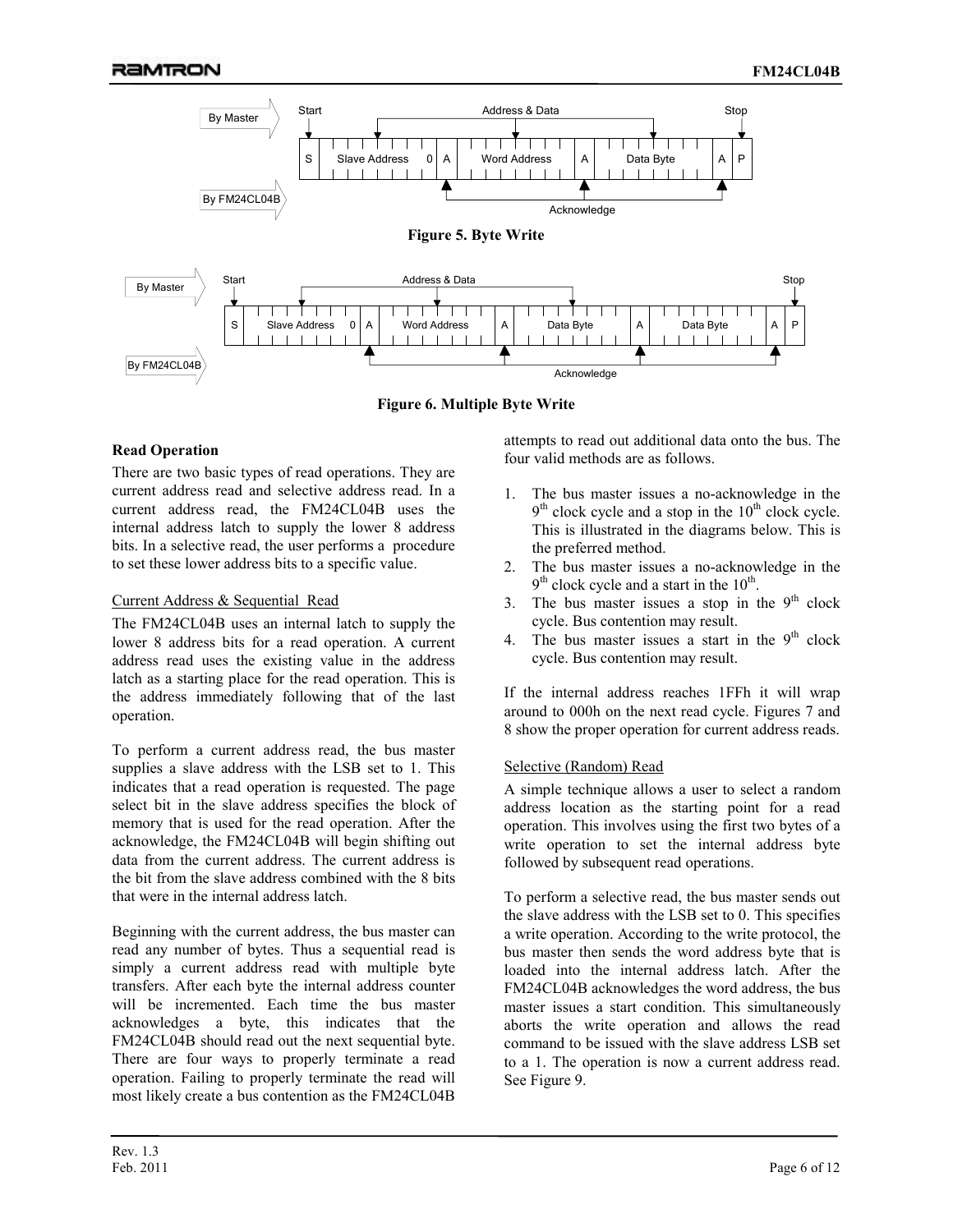





**Figure 8. Sequential Read** 



**Figure 9. Selective (Random) Read**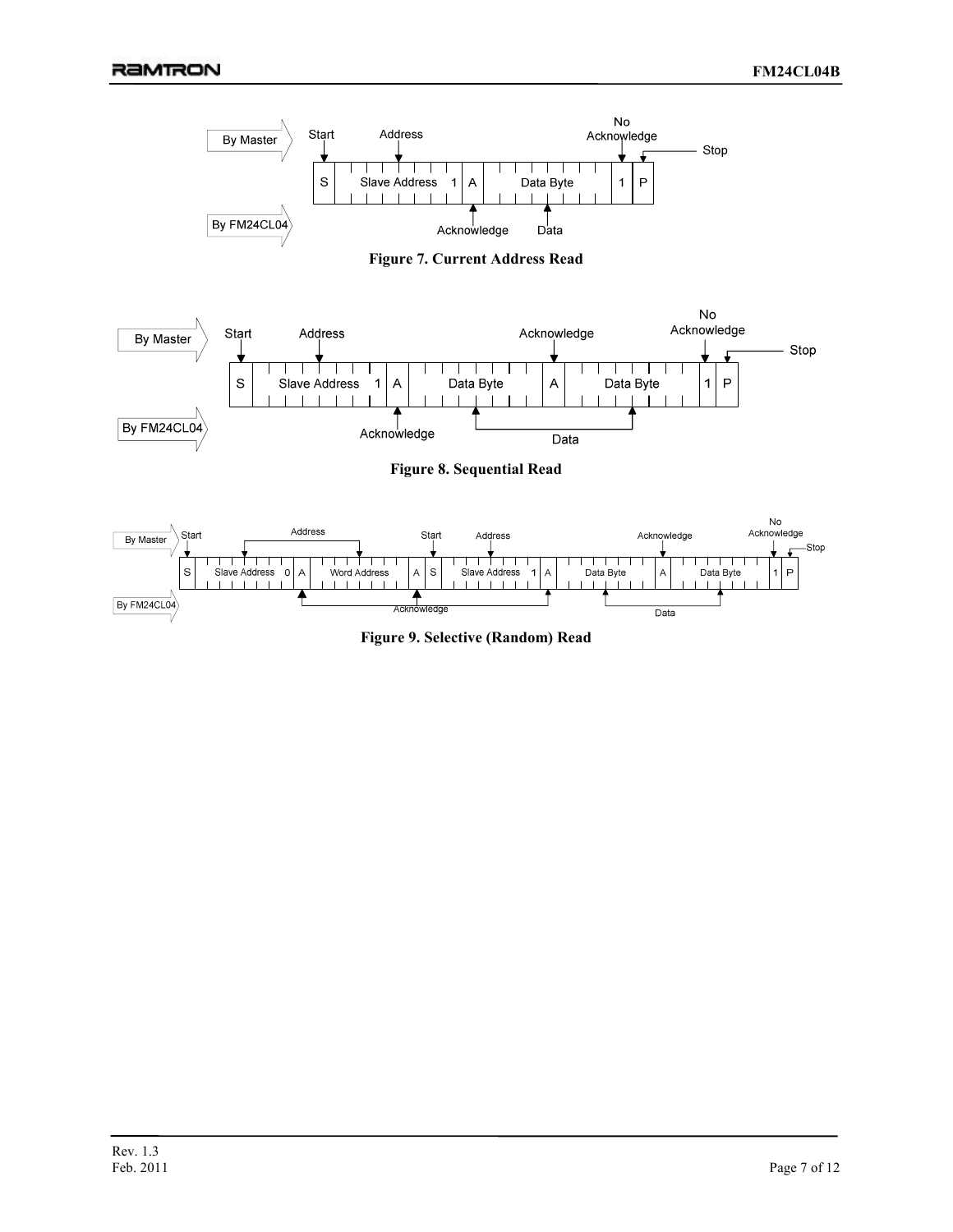## **Electrical Specifications**

#### **Absolute Maximum Ratings**

| <b>Symbol</b> | <b>Description</b>                                   | <b>Ratings</b>                         |
|---------------|------------------------------------------------------|----------------------------------------|
| $\rm V_{DD}$  | Power Supply Voltage with respect to V <sub>SS</sub> | $-1.0V$ to $+5.0V$                     |
| $V_{IN}$      | Voltage on any signal pin with respect to $V_{SS}$   | $-1.0V$ to $+5.0V$                     |
|               |                                                      | and $V_{IN} < V_{DD} + 1.0V$ *         |
| $T_{STG}$     | Storage Temperature                                  | -55 $^{\circ}$ C to + 125 $^{\circ}$ C |
| $T_{LEAD}$    | Lead Temperature (Soldering, 10 seconds)             | $260^{\circ}$ C                        |
| $\rm V_{ESD}$ | Electrostatic Discharge Voltage                      |                                        |
|               | - Human Body Model (AEC-Q100-002 Rev. E)             | 3.5kV                                  |
|               | - Charged Device Model (AEC-Q100-011 Rev. B)         | 1.25kV                                 |
|               | - Machine Model (AEC-Q100-003 Rev. E)                | 250V                                   |
|               | Package Moisture Sensitivity Level                   | $MSL-1$                                |

\* Exception: The " $V_{IN}$  <  $V_{DD}$ +1.0V" restriction does not apply to the SCL and SDA inputs.

Stresses above those listed under Absolute Maximum Ratings may cause permanent damage to the device. This is a stress rating only, and the functional operation of the device at these or any other conditions above those listed in the operational section of this specification is not implied. Exposure to absolute maximum ratings conditions for extended periods may affect device reliability.

|  |  |  |  |  |  |  | <b>DC Operating Conditions</b> ( $T_A = -40^\circ$ C to + 85° C, $V_{DD} = 2.7V$ to 3.65V unless otherwise specified) |  |
|--|--|--|--|--|--|--|-----------------------------------------------------------------------------------------------------------------------|--|
|--|--|--|--|--|--|--|-----------------------------------------------------------------------------------------------------------------------|--|

| <b>Symbol</b> | <b>Parameter</b>              | Min                 | <b>Typ</b> | <b>Max</b>          | <b>Units</b> | <b>Notes</b>   |
|---------------|-------------------------------|---------------------|------------|---------------------|--------------|----------------|
| $\rm V_{DD}$  | Main Power Supply             | 2.7                 | 3.3        | 3.65                | V            |                |
| $I_{DD}$      | <b>VDD Supply Current</b>     |                     |            |                     |              |                |
|               | $@$ SCL = 100 kHz             |                     |            | 100                 | μA           |                |
|               | $@$ SCL = 400 kHz             |                     |            | 170                 | μA           |                |
|               | $\omega$ SCL = 1 MHz          |                     |            | 300                 | μA           |                |
| $I_{SB}$      | <b>Standby Current</b>        |                     | 3          | 6                   | μA           | $\overline{2}$ |
| $I_{LI}$      | <b>Input Leakage Current</b>  |                     |            | $\pm 1$             | μA           | 3              |
| $I_{LO}$      | Output Leakage Current        |                     |            | $\pm 1$             | μA           | 3              |
| $V_{IH}$      | Input High Voltage            | 0.7 V <sub>DD</sub> |            | $V_{DD}$ + 0.3      | V            |                |
| $V_{IL}$      | <b>Input Low Voltage</b>      | $-0.3$              |            | 0.3 V <sub>DD</sub> | V            |                |
| $V_{OL}$      | <b>Output Low Voltage</b>     |                     |            | 0.4                 | V            |                |
|               | @ $I_{OL} = 3.0$ mA           |                     |            |                     |              |                |
| $R_{IN}$      | Input Resistance (WP, A2, A1) |                     |            |                     |              |                |
|               | For $V_{IN} = V_{IL}$ (max)   | 40                  |            |                     | KΩ           | 5              |
|               | For $V_{IN} = V_{IH}$ (min)   |                     |            |                     | $M\Omega$    |                |
| $V_{HYS}$     | Input Hysteresis              | $0.05$ $V_{DD}$     |            |                     | V            | 4              |

**Notes** 

- 1. SCL toggling between  $V_{DD}$ -0.3V and  $V_{SS}$ , other inputs  $V_{SS}$  or  $V_{DD}$ -0.3V
- 2.  $SCL = SDA = V_{DD}$ . All inputs  $V_{SS}$  or  $V_{DD}$ . Stop command issued.
- 3.  $V_{IN}$  or  $V_{OUT} = V_{SS}$  to  $V_{DD}$ . Does not apply to WP, A1, A2 pins.
- 4. This parameter is periodically sampled and not 100% tested.
- 5. The input pull-down circuit is strong (40KΩ) when the input voltage is below V<sub>IL</sub> and much weaker (1MΩ) when the input voltage is above  $V_{\text{IH}}$ .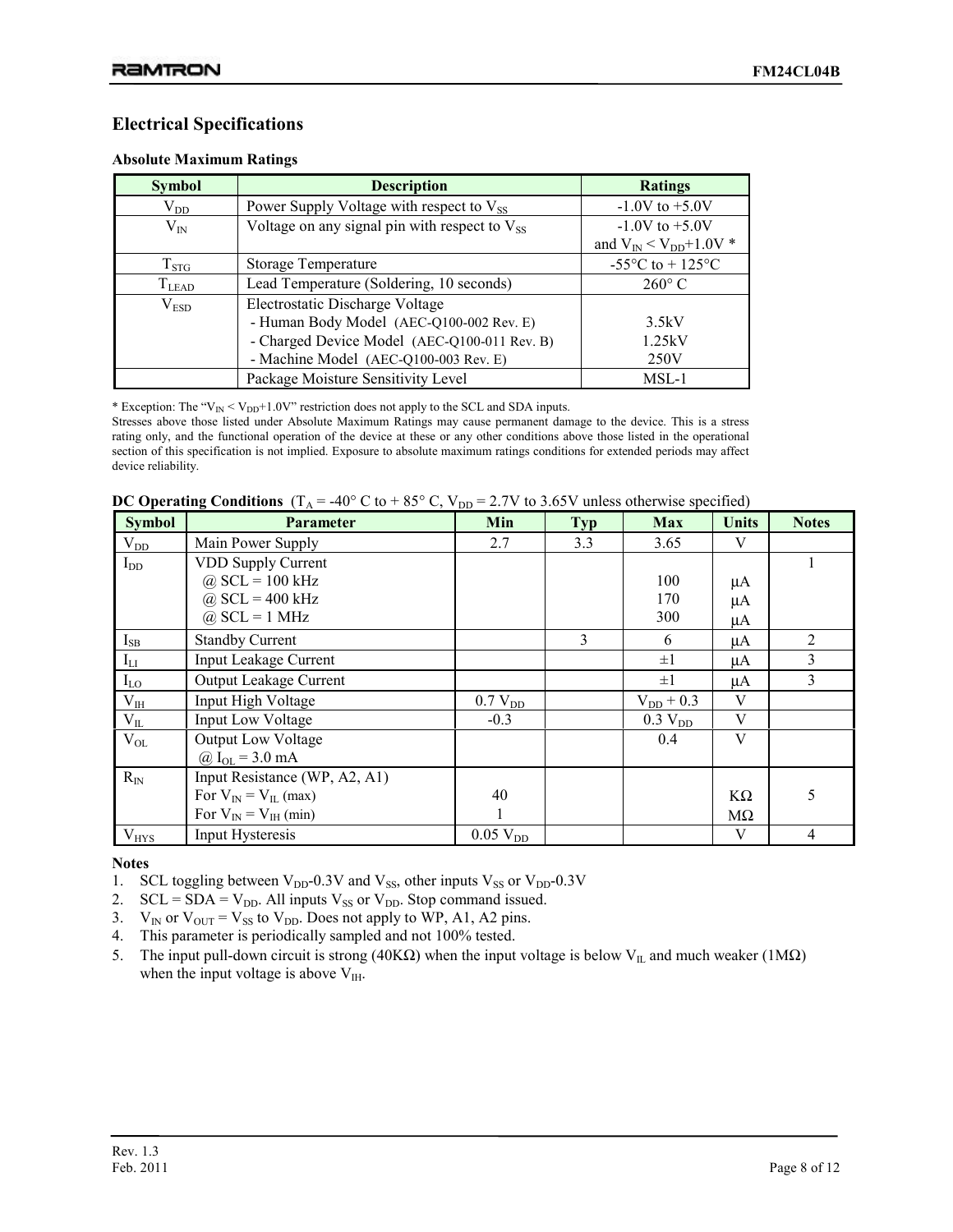| <b>Symbol</b>     | <b>Parameter</b>                               | Min      | Max  | Min      | Max | Min      | Max  | Units   | <b>Notes</b> |
|-------------------|------------------------------------------------|----------|------|----------|-----|----------|------|---------|--------------|
| $\rm f_{\rm SCL}$ | <b>SCL Clock Frequency</b>                     | $\theta$ | 100  | $\Omega$ | 400 | $\Omega$ | 1000 | kHz     |              |
| $t_{LOW}$         | Clock Low Period                               | 4.7      |      | 1.3      |     | 0.6      |      | $\mu$ s |              |
| $t_{\rm HIGH}$    | Clock High Period                              | 4.0      |      | 0.6      |     | 0.4      |      | $\mu$ s |              |
| $t_{AA}$          | SCL Low to SDA Data Out Valid                  |          | 3    |          | 0.9 |          | 0.55 | $\mu s$ |              |
| $t_{\text{BUF}}$  | <b>Bus Free Before New</b><br>Transmission     | 4.7      |      | 1.3      |     | 0.5      |      | $\mu s$ |              |
| $t_{HD:STA}$      | <b>Start Condition Hold Time</b>               | 4.0      |      | 0.6      |     | 0.25     |      | $\mu s$ |              |
| $t_{\rm SU:STA}$  | <b>Start Condition Setup for Repeated</b>      | 4.7      |      | 0.6      |     | 0.25     |      | $\mu s$ |              |
|                   | <b>Start</b>                                   |          |      |          |     |          |      |         |              |
| $t_{HD:DAT}$      | Data In Hold                                   | $\Omega$ |      | $\Omega$ |     | $\Omega$ |      | ns      |              |
| $t_{\rm SU:DAT}$  | Data In Setup                                  | 250      |      | 100      |     | 100      |      | ns      |              |
| $t_{R}$           | Input Rise Time                                |          | 1000 |          | 300 |          | 300  | ns      | 1            |
| $t_{\rm F}$       | Input Fall Time                                |          | 300  |          | 300 |          | 100  | ns      | 1            |
| $t_{\rm SU:STO}$  | Stop Condition Setup                           | 4.0      |      | 0.6      |     | 0.25     |      | μs      |              |
| $t_{\rm DH}$      | Data Output Hold                               | $\theta$ |      | $\Omega$ |     | $\Omega$ |      | ns      |              |
|                   | (from SCL @ VIL)                               |          |      |          |     |          |      |         |              |
| $t_{SP}$          | Noise Suppression Time Constant<br>on SCL, SDA |          | 50   |          | 50  |          | 50   | ns      |              |

| <b>AC Parameters</b> (T <sub>A</sub> = -40° C to + 85° C, V <sub>DD</sub> = 2.7V to 3.65V, C <sub>L</sub> = 100 pF unless otherwise specified) |  |  |  |  |  |
|------------------------------------------------------------------------------------------------------------------------------------------------|--|--|--|--|--|
|------------------------------------------------------------------------------------------------------------------------------------------------|--|--|--|--|--|

## **Notes : All SCL specifications as well as start and stop conditions apply to both read and write operations.**

1 This parameter is periodically sampled and not 100% tested.

**Capacitance**  $(T_A = 25^\circ \text{ C}, \text{f=1.0 MHz}, V_{DD} = 3\text{ V})$ 

| <b>Symbol</b> | <b>Parameter</b>               | Max | Units | <b>Notes</b> |
|---------------|--------------------------------|-----|-------|--------------|
| $-VC$         | Input/Output Capacitance (SDA) |     |       |              |
|               | Input Capacitance              |     |       |              |

### **Notes**

1 This parameter is periodically sampled and not 100% tested.

## **Power Cycle Timing**



**Power Cycle Timing**  $(T_A = -40^{\circ}C \text{ to } +85^{\circ}C, V_{DD} = 2.7V \text{ to } 3.65V \text{ unless otherwise specified})$ 

| Power Up ( $V_{DD}$ min) to First Access (Start condition)<br>ms<br>$t_{\rm PU}$<br>Last Access (Stop condition) to Power Down $(V_{DD} \text{ min})$<br>$t_{\rm PD}$<br>us<br>$V_{DD}$ Rise Time<br>30<br>$\mu$ s/V<br>$t_{VR}$ | <b>Symbol</b> | <b>Parameter</b>   | Min | Max | Units     | <b>Notes</b> |
|----------------------------------------------------------------------------------------------------------------------------------------------------------------------------------------------------------------------------------|---------------|--------------------|-----|-----|-----------|--------------|
|                                                                                                                                                                                                                                  |               |                    |     |     |           |              |
|                                                                                                                                                                                                                                  |               |                    |     |     |           |              |
|                                                                                                                                                                                                                                  |               |                    |     |     |           |              |
| $t_{VF}$                                                                                                                                                                                                                         |               | $V_{DD}$ Fall Time | 100 |     | $\mu$ s/V |              |

**Notes** 

1. Slope measured at any point on  $V_{DD}$  waveform.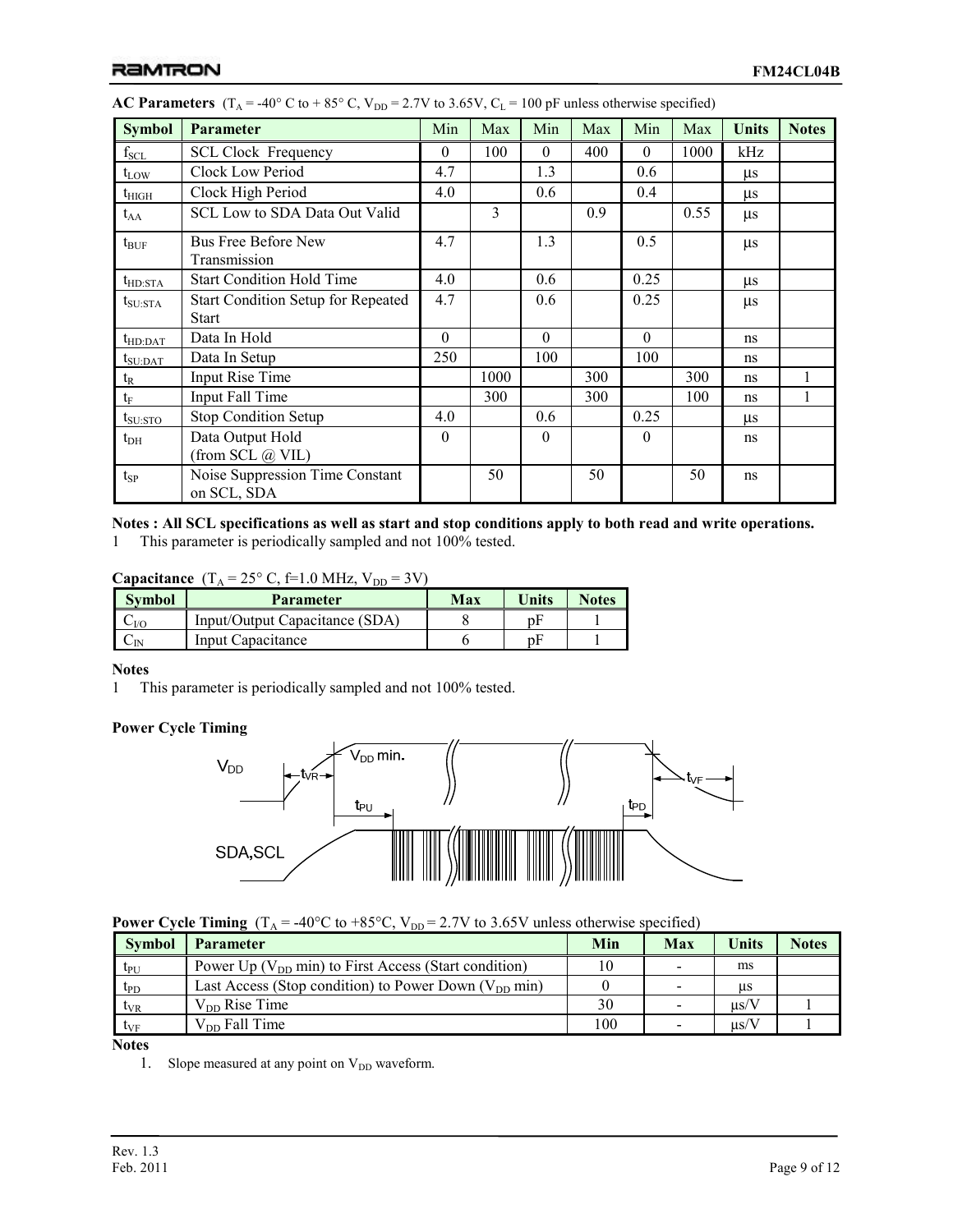

## **Diagram Notes**

All start and stop timing parameters apply to both read and write cycles. Clock specifications are identical for read and write cycles. Write timing parameters apply to slave address, word address, and write data bits. Functional relationships are illustrated in the relevant data sheet sections. These diagrams illustrate the timing parameters only.

 $0.1$  V<sub>DD</sub> to 0.9 V<sub>DD</sub><br>10 ns



### **Read Bus Timing**



#### **Write Bus Timing**



### **Data Retention**

| <b>Symbol</b>                   | Parameter          | Min | Max                      | <b>Units</b> | <b>Notes</b> |
|---------------------------------|--------------------|-----|--------------------------|--------------|--------------|
| $\mathbf{T}$<br>$1_{\text{DR}}$ | @ +85 $^{\circ}$ C | 10  | $\blacksquare$           | Years        |              |
|                                 | @ +80 $^{\circ}$ C | 19  | $\overline{\phantom{a}}$ | Years        |              |
|                                 | @ +75 $^{\circ}$ C | 38  | $\overline{\phantom{a}}$ | Years        |              |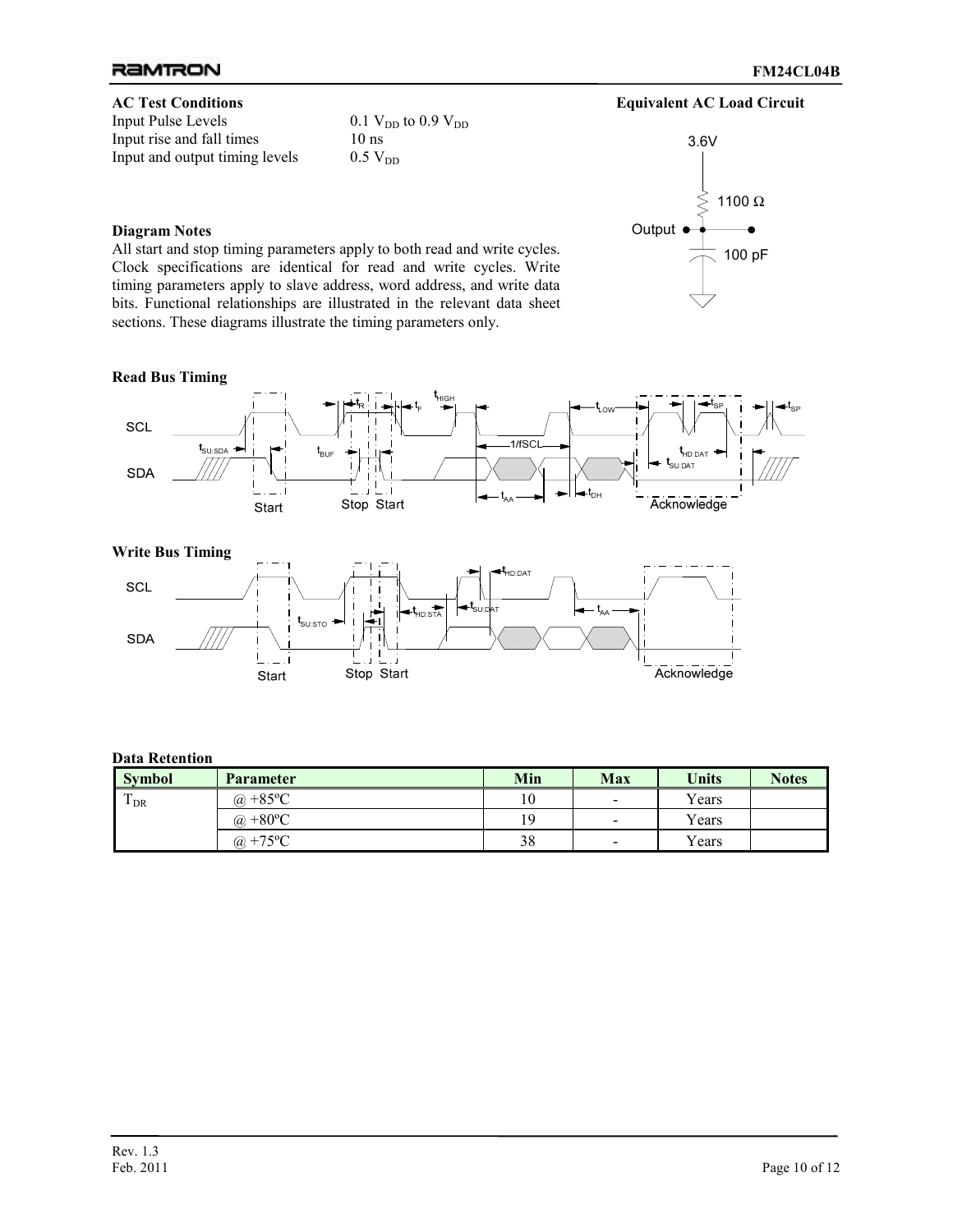## **Mechanical Drawing**

## **8-pin SOIC (JEDEC Standard MS-012 variation AA)**



Refer to JEDEC MS-012 for complete dimensions and notes. All dimensions in millimeters.